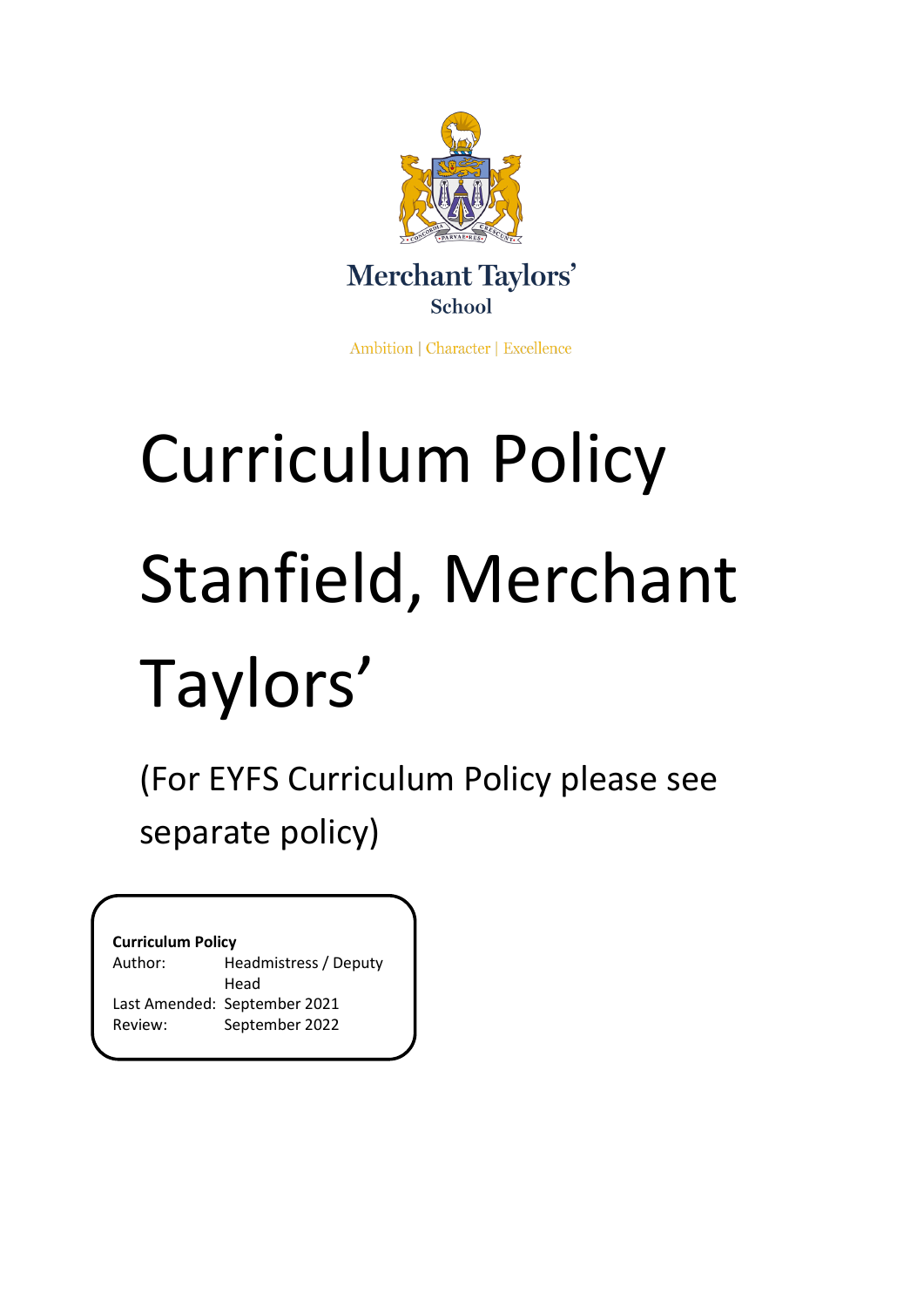#### **CURRICULUM POLICY**

At Stanfield Merchant Taylors', we provide full-time education for pupils of compulsory school age construed in accordance with section 8 of the Education Act 1996. Our aim is for pupils to learn and make progress, to achieve intellectual breadth and depth through the curriculum while developing a love for learning. We strive to challenge all pupils at the right level so that each individual learns to take pride in his/her work and attains the highest levels of which he/she is capable. In doing so we take account the ages, aptitudes and needs of all pupils, including those with an Education, Health and Care (EHC) plan and Special Educational Needs (SEND). Pupils are encouraged to enjoy learning, have high expectations of themselves, to take increasing responsibility for their own learning and to learn to work in co-operation with one another. The curriculum is designed to develop students' ability to think independently rather than promote mere knowledge acquisition. None of the aspects of the curriculum undermine the fundamental British values of democracy: the rule of law, individual liberty, and mutual respect and tolerance of those with different faiths and beliefs. Indeed, the curriculum actively promotes fundamental British Values.

COVID-19 – In light of the COVID pandemic, where pupils have missed out on any aspects of their curriculum, the School will continue to make adjustments to the curriculum based on our on-going assessment of pupils' learning and progress with a view to addressing any prevailing gaps in knowledge and skills. Prioritisation will be given within subjects of the important components for progression.

### **The aims of the curriculum are:**

- To provide full-time supervised education for pupils of compulsory school age and to give them experience in linguistic, mathematical, scientific, technological, human and social, physical and aesthetic and creative education. (Section 8 Education Act 1996)
- To be broad, balanced, relevant and appropriate to the needs of our pupils
- To enable pupils to acquire speaking, listening, literacy, numeracy and critical thinking skills
- To generate a life-long love for knowledge and learning
- To encourage pupils to work hard and independently, to study on their own, think for themselves and to enjoy as many forms of learning and skills as their gifts allow.
- To encourage a set of personal values based on honesty, trust, tolerance, understanding, caring and respect for others paying particular regard to the protected characteristics set out in the Equality Act 2010
- To be delivered though teaching which will enable all pupils to make good progress according to their abilities
- To achieve the best possible results for each pupil
- To enable pupils to develop self-reliance, self-esteem and self-confidence preparing them for the opportunities, responsibilities and experiences of life in modern British Society
- To enable pupils to use leisure time enjoyably and profitably
- To give an informed perspective about the role of the individual in the community, in society, in Europe and in the World
- To promote health and fitness
- To prepare for the future in an increasingly technology dependent world
- To provide pupils with knowledge that promotes their wellbeing and protects them from harm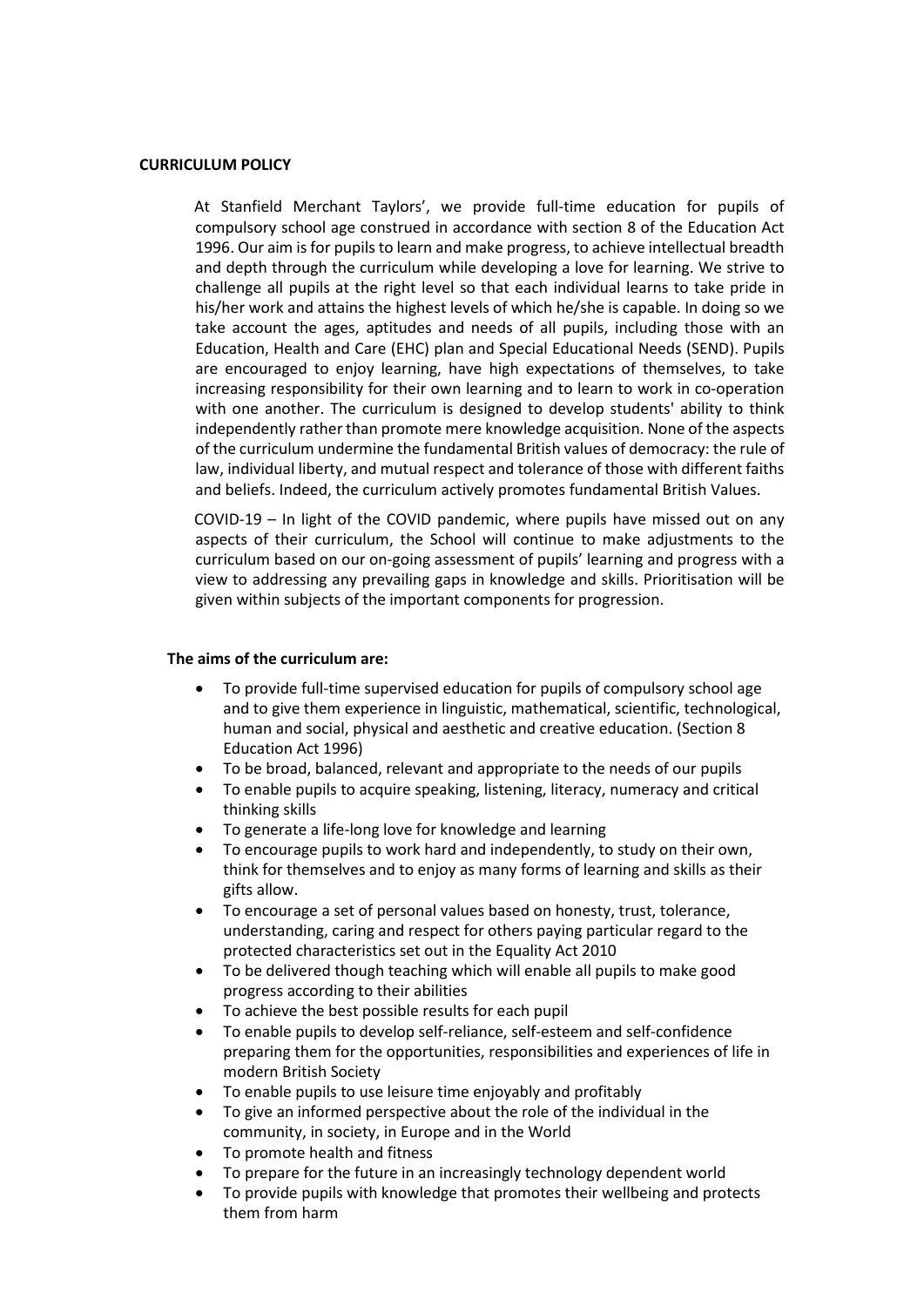- To actively promote fundamental British Values, the rule of law, individual liberty and mutual respect and tolerance of those with different faiths and beliefs
- To offer a curriculum that is balanced in terms of the information presented about the achievement of other cultures and allows pupils to learn about the achievements of England and its people, but also allows for pupils to learn about the achievements of other cultures, including those outside Europe.
- To provide equality of access and opportunity to allow all pupils to learn and make progress

The curriculum includes all those activities designed to promote the intellectual, personal, social, physical, spiritual and moral development and takes into account the ages, aptitudes and needs of all of our pupils including those with a EHC plan.

It includes not only the formal programme of lessons but the informal programme which includes extra-curricular activities and all the features contributing to the school's ethos.

There is a clear scheme of work and policies for PSHE education, which reflects the school's aims and ethos and includes Relationships and Sex Education. At Stanfield all pupils have access to the full range of experiences provided in the curriculum. In PE and extra-curricular, whilst pupils sometimes participate in single sex sports, under the exception in the Equality Act 2010, pupils partake in comparable sporting activities. Gifted and Talented. We recognise that some pupils benefit from additional opportunities to enable them to reach their full potential. Refer to Gifted and Talented Policy

EAL – where appropriate, the following measures are taken to support an individual student:

- a. Personalised language support through weekly sessions
- b. Learning support sessions organized by Learning Support Co-ordinator
- c. Revise curriculum where appropriate (differentiate or alternative TT)

## **TEACHING**

- 1. Pupils acquire new knowledge and make good progress according to their ability so that they increase their understanding and develop their skills in all subjects.
- 2. Pupils are self-motivated, apply intellectual, physical and creative effort, show an interest in their work and the ability to think and learn for themselves.
- 3. Lessons are well planned and make effective use of teaching methods, activities and management of class time.
- 4. Planning also shows a good understanding of the aptitudes, needs and prior attainments of the pupils, and ensures that these are taken into account.
- 5. Specialist teaching takes place for Music, ICT, Modern Foreign Languages and PE in all classes, from Reception through to Year 6.
- 6. The predominant mode of working is through class teaching, differentiating activities to suit individuals' capabilities. Group work is also encouraged, particularly in problem solving activities.
- 7. Good knowledge and understanding of the subject matter is demonstrated.
- 8. Classroom resources used are of good quality, quantity and range.